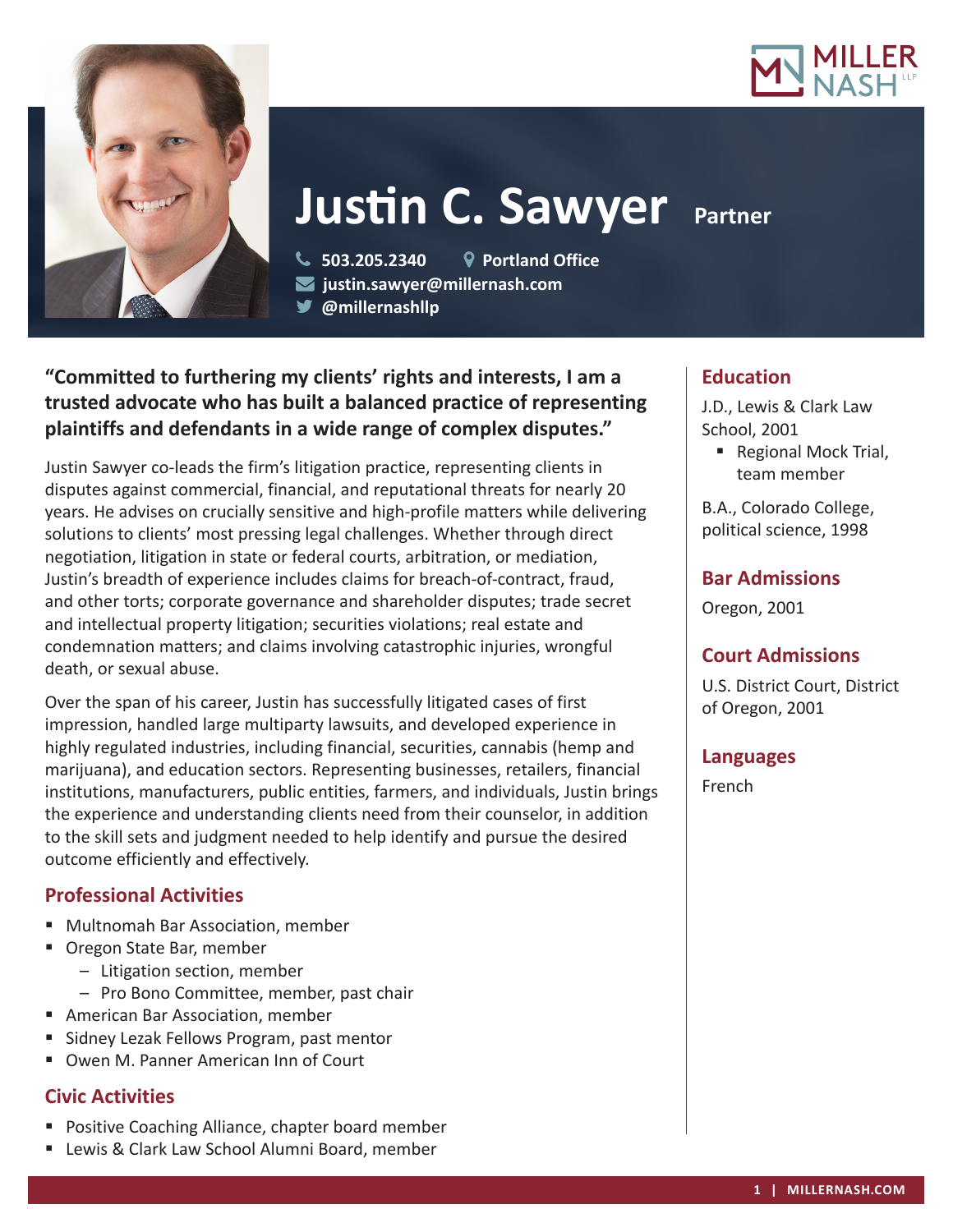

- Self Enhancement, Inc.
	- Here & Now Committee, cochair, 2009 & 2011
	- subcommittee chair
- Portland Business Alliance's Leadership Portland, alumni, 2011
- Campaign for Equal Justice, advisory committee member

## **Representative Experience**

#### **Commercial Contract & Tort Litigation**

- Recovered \$15 million in breach-of-contract, successor liability, fraudulent transfer, and corporate piercing action arising out of sale of business.
- Obtained six-figure recovery based on breach of contract claims against Fortune 500 company.
- Successfully defended aircraft manufacturer against \$100 million claim for breach of design and development agreement in four-week arbitration.
- Obtained \$1.4 million arbitration award and permanent injunction based on claims for corporate raiding, breach of fiduciary duty, aiding and abetting breach of fiduciary duty, and breach of contract.
- Successful defense of brokerage firm against \$1.5 million raiding claim. After one week of arbitration, claimant rested, and the panel granted brokerage firm's motions dismissing all claims.
- Obtained six-figure recovery on behalf of cannabis farmer based on breach of contract.
- Secured immediate injunctive relief enforcing contractual rights in connection with cannabis cultivation.
- Favorably resolved claims arising from destruction of cannabis crops due to cross-pollination.
- Conducted numerous internal investigations into employee fraud, director and officer liability, and accounting malpractice.
- Enforced trademark rights in trademark infringement lawsuit.
- Favorable pre-litigation resolution of numerous claims involving non-competition agreements.

## **Corporate Governance & Securities Litigation**

- Obtained seven figure recovery on behalf of a shareholder asserting minority oppression and multiple breaches of fiduciary duty.
- Successful defense of securities fraud, breach of fiduciary duty, and suitability claims arising from the sale of emerging market securities in bet-the-company arbitration. FINRA panel denied the claims in their entirety.
- Assisted common shareholder in obtaining a multimillion-dollar recovery against preferred shareholders arising out of claims that the preferred shareholder and others breached fiduciary duties owed to the common shareholders by selling the company in a manner that destroyed common shareholder value.
- Obtained order protecting shareholders by placing deadlocked cannabis company into receivership.
- **Successful defense of \$5.4 million securities claims arising from tenant-in-common investments.**
- Favorably resolved multiparty litigation involving claims of securities fraud and breaches of fiduciary duty by directors and officers.
- Successfully defended brokerage firm against claims arising from sale of high yield bonds. Panel denied the claims in their entirety.
- **Resolved dispute among business owners through buy out and valuation of co-owner's ownership interest.**

## **Catastrophic Injury Litigation**

- Favorable resolution of a complex \$30 million catastrophic injury lawsuit arising from a crane-rollover accident.
- Summary judgment dismissal of a \$25 million wrongful death action
- **Successful defense of \$23 million traumatic brain injury lawsuit arising from snowboarding accident.**
- Successful defense of university, head football coach, and athletic trainer in a lawsuit seeking \$5 million based on student-athlete's return to play after concussion during a college football game.